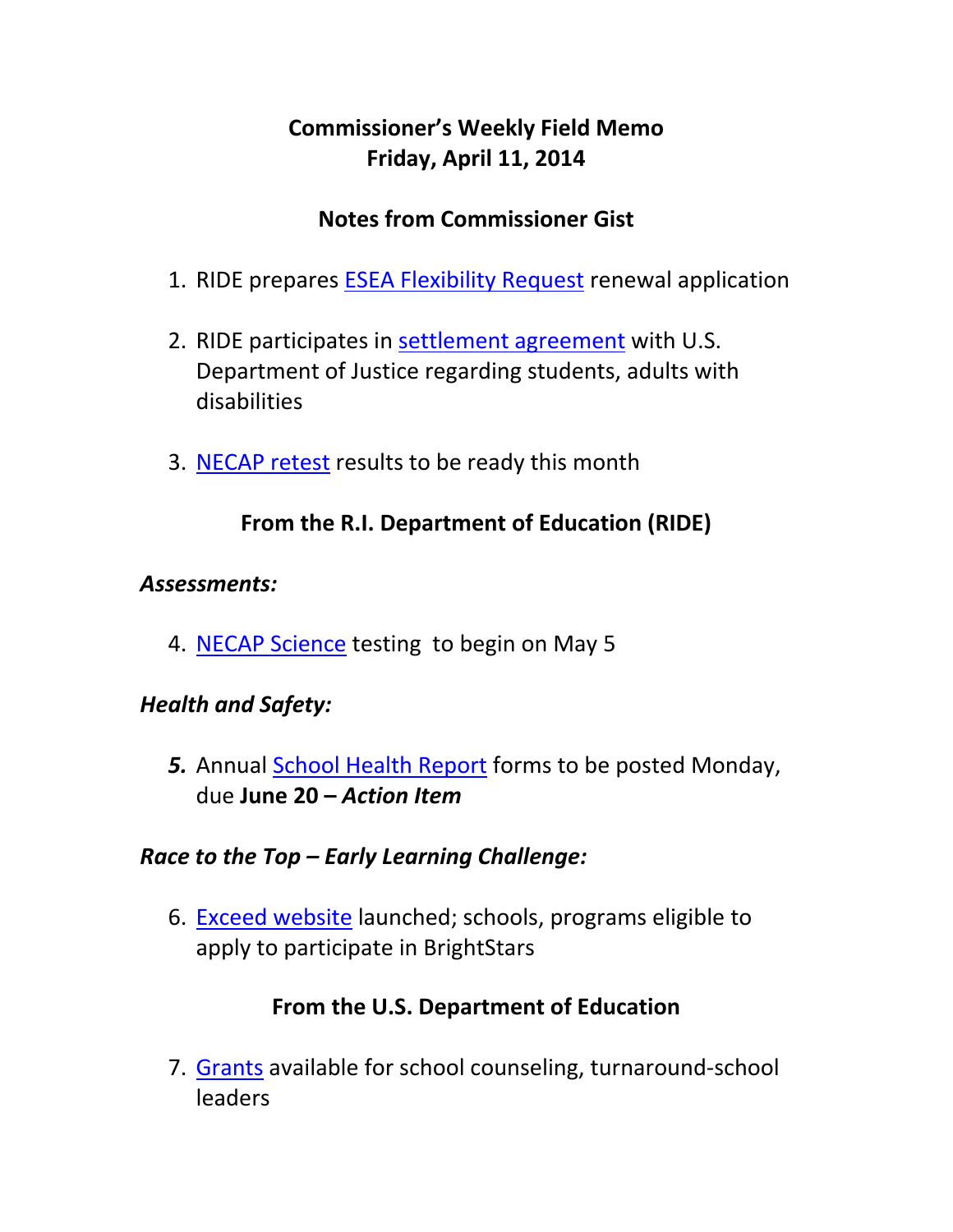8. U.S. Department of Education posts materials on parent, community engagement

#### **From other state agencies**

9. Governor's Workforce Board to issue grants for partnerships between employers and education providers

#### **From other organizations**

- 10. Brown University math institute to run math day camp for high‐school girls
- 11. Rhode Island Bar Association develops lessons, schedules essay contest to mark Rhode Island Law Day

#### **Action Item Calendar**

April 25: NECAP Science testing schedules due April 28: Selection of induction model due May 30: District Teacher of the Year nominations due June 20: School Health Reports due (see below)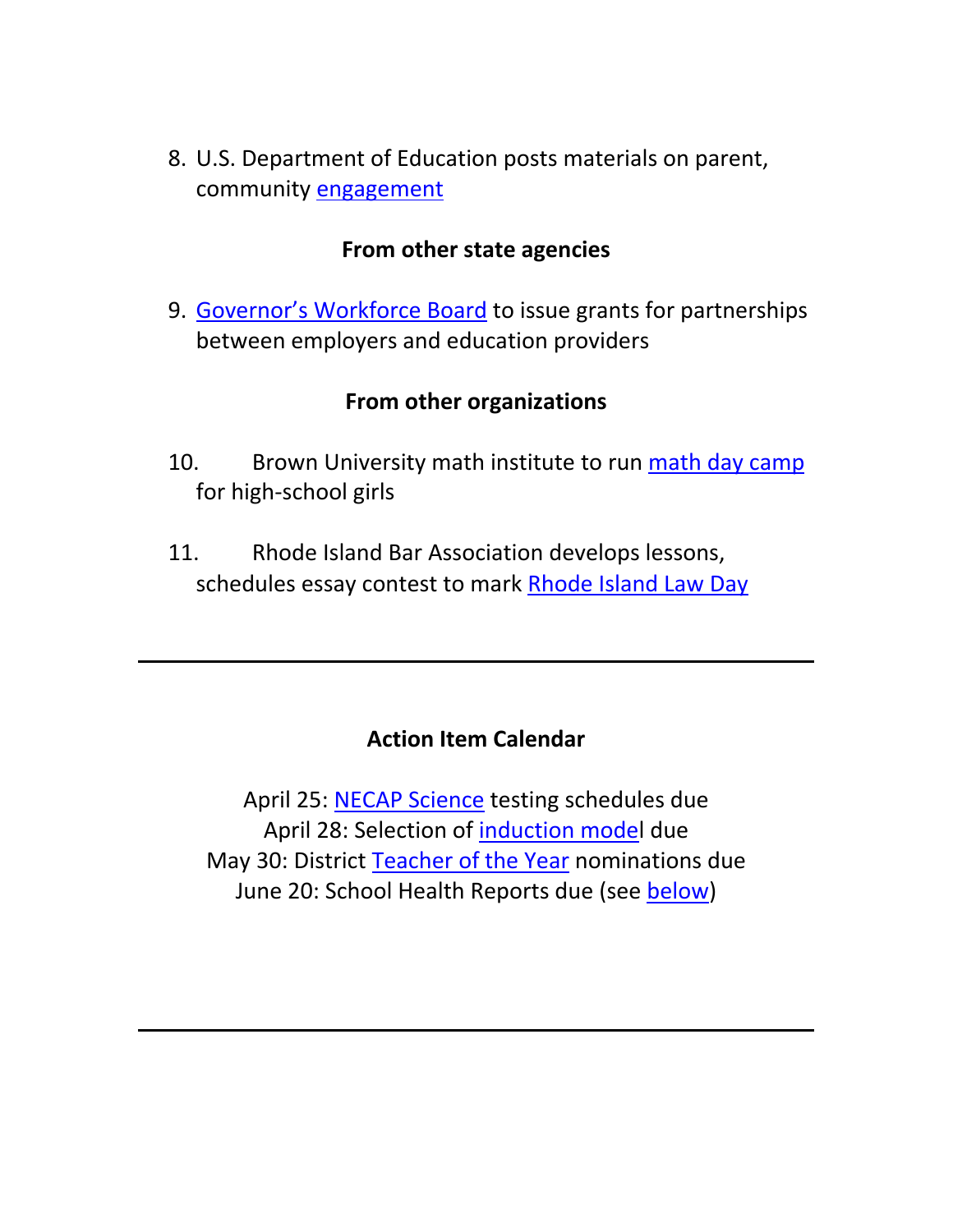## **Notes from Commissioner Gist**

## **1. RIDE prepares ESEA Flexibility Request renewal application**

As you may know, RIDE is engaged in the process of applying for a renewal of the ESEA Flexibility Request, which the U.S. Department of Education initially approved in May 2012. This approved request allowed us to implement our current system of school accountability. Under our previous system, we classified schools based almost entirely on the percentage of students who attained proficiency on state assessments. The current system includes many additional measures, including progress toward goals, growth over time, percent of students attaining proficiency with distinction, closing achievement gaps, and graduation rates. Our current system also provides schools identified for intervention with the autonomy to select interventions that respond to their context and their needs.

To earn approval for our renewal request, we need to make some revisions to our classification system, largely because of the transition from NECAP to PARCC assessments. This transition requires us to rethink how we can measure progress toward goals and annual growth as factors within our accountability system.

Over the past month, we have discussed our renewal request in several forums, and we will continue our outreach efforts over the course of the next several weeks. We will draw on what we've heard and learned from teachers, school leaders, parents, and community organizations as we work to complete our renewal request.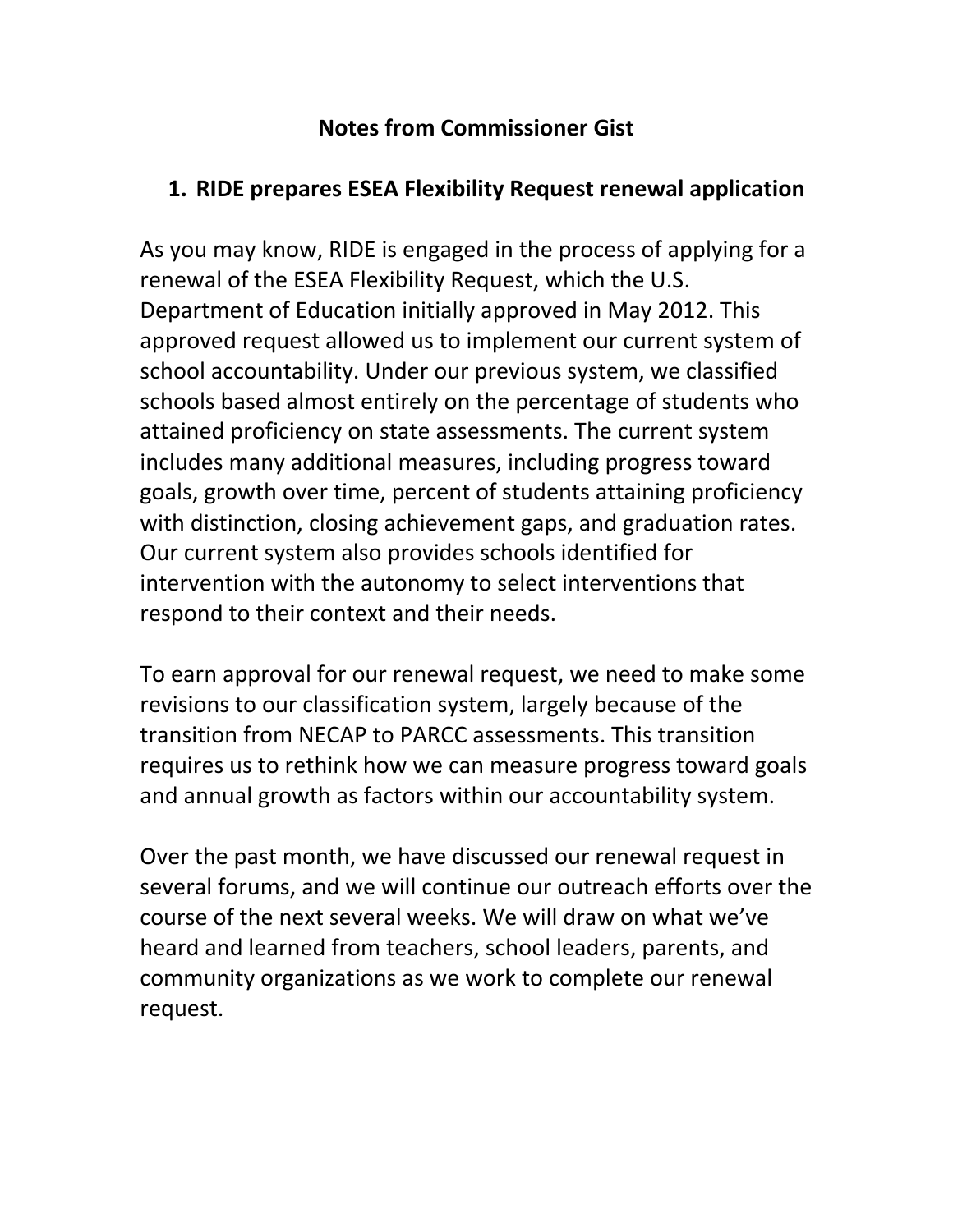# **2. RIDE participates in settlement agreement with U.S. Department of Justice regarding students, adults with disabilities**

RIDE was glad to be a part of the news conference on Tuesday regarding the settlement agreement that Rhode Island has signed with the U.S. Department of Justice. We will continue to work with you and your team to ensure that students with intellectual or developmental disabilities and their family members are involved in designing educational plans. Our shared goals are to see that students with intellectual or developmental disabilities are educated in the least restrictive environment, as appropriate for their educational needs, and that these students receive the necessary instruction and support to prepare them for careers that will be challenging and fulfilling, for further career preparation and training during their adulthood, and to live as independently as possible.

# **3. NECAP retest results to be ready this month**

We have received some good news: The results of the 2014 NECAP retest will be available this month, which is sooner than we had anticipated. We will let you know when you will be able to access the scores from your LEA through our e‐ride system. I am pleased that Measured Progress and our assessment team have worked to expedite this process.

# **From RIDE**

# *Assessments:*

**4. NECAP Science testing to begin on May 5**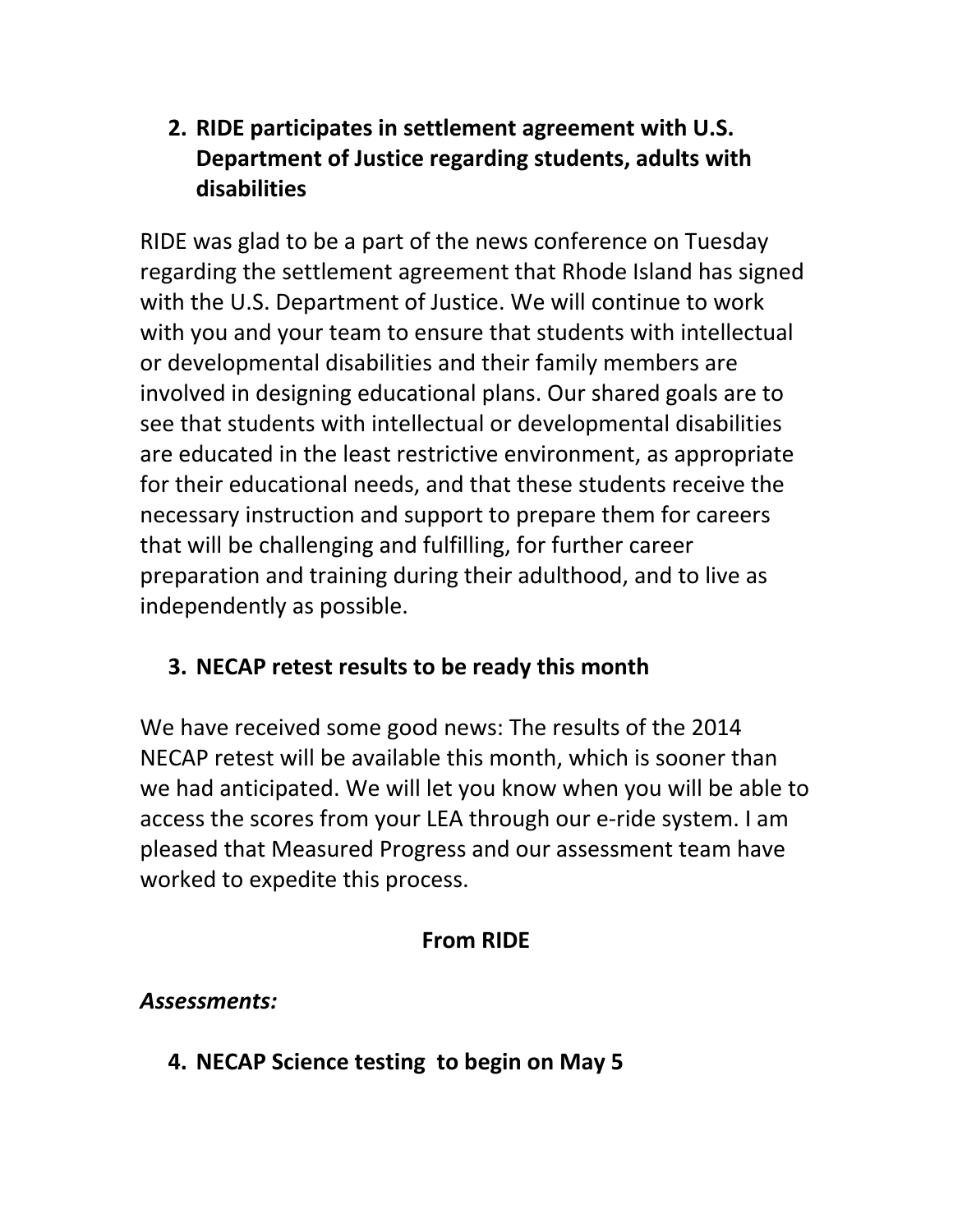The NECAP Science testing window this year is **May 5 – 22**. All testing—*including* accommodations and make‐up testing—*must* be completed by May 22. In planning your assessment schedule, you should take into consideration religious holidays and local events that may affect students' ability to participate. It is important that you allow ample time for make‐up test sessions for those students who are absent for any reason (including absences for religious holidays) during regularly scheduled testing dates.

Principals and test coordinators are ultimately responsible for ensuring that all eligible students are tested. Therefore, you and your staff members must:

- ensure that parents and guardians are aware of the purpose of the assessment and that they have access to your NECAP testing schedule in advance so that they can plan accordingly;
- strongly discourage parents and guardians from planning any vacations or other activities that would prevent their children from testing with their peers during scheduled test‐ administration days;
- ensure that parents and guardians are aware that their children must make up any testing they missed while absent and that all make‐up testing must be completed no later than May 22; and
- encourage parents and guardians to contact the principal, test coordinator, or teacher if their children will be absent during testing so that schools can arrange for make‐up testing.

During the testing period, please encourage students to get plenty of rest, to eat a good breakfast on the day of testing, and to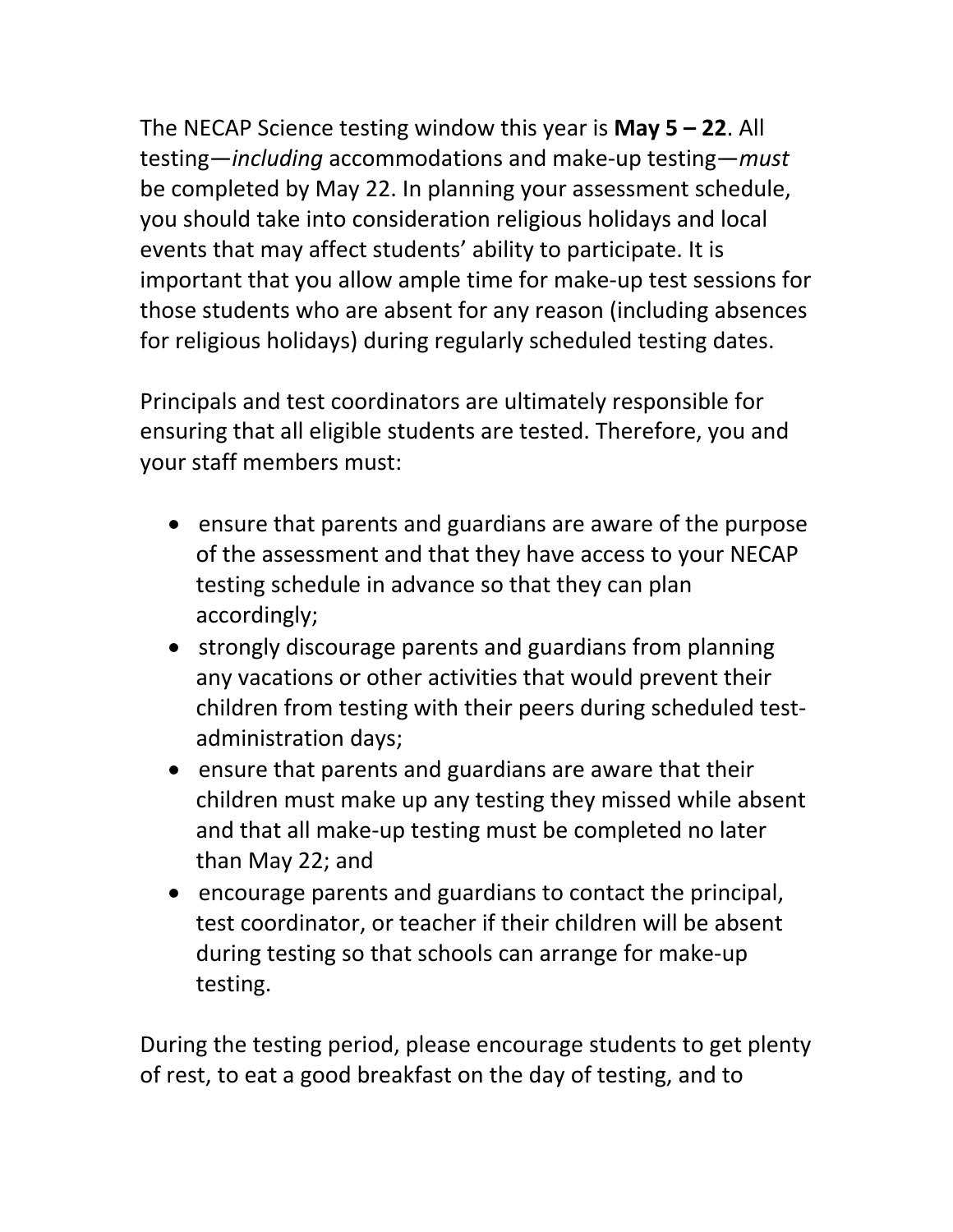perform at their very best so that we all can take pride in the accomplishments of our students and their teachers!

### *Health and Safety:*

## *5.* **Annual School Health Report forms to be posted Monday, due June 20 –** *Action Item*

The *Rules and Regulations for School Health Programs,* Section 2.5, require all LEAs and nonpublic‐school authorities to submit to the Commissioner of Education and to the Director of Health on an annual basis a report pertaining to the school or district health program. The Annual School Health Report provides a standardized template to fulfill this reporting requirement and allows RIDE and the Department of Health to monitor school and district compliance with school health‐related statutes, regulations, and protocols that ensure the health and safety of students and staff at all Rhode Island schools.

To ensure compliance with school health and safety statutes and regulations and to align with the beginning of each academic school year, this Annual School Health Report will apply to the school years 2013‐14 and 2014‐15. All future annual reports must be submitted prior to each school year.

The Annual School Health Report template will be available through eRIDE on Monday (April 14). You will receive an e‐mail notification from RIDE when the report is open for completion and submission via eRIDE. The reports are due on **June 20.**

For a preview of the Annual School Health Report and for assistance in understanding what will be required, please see the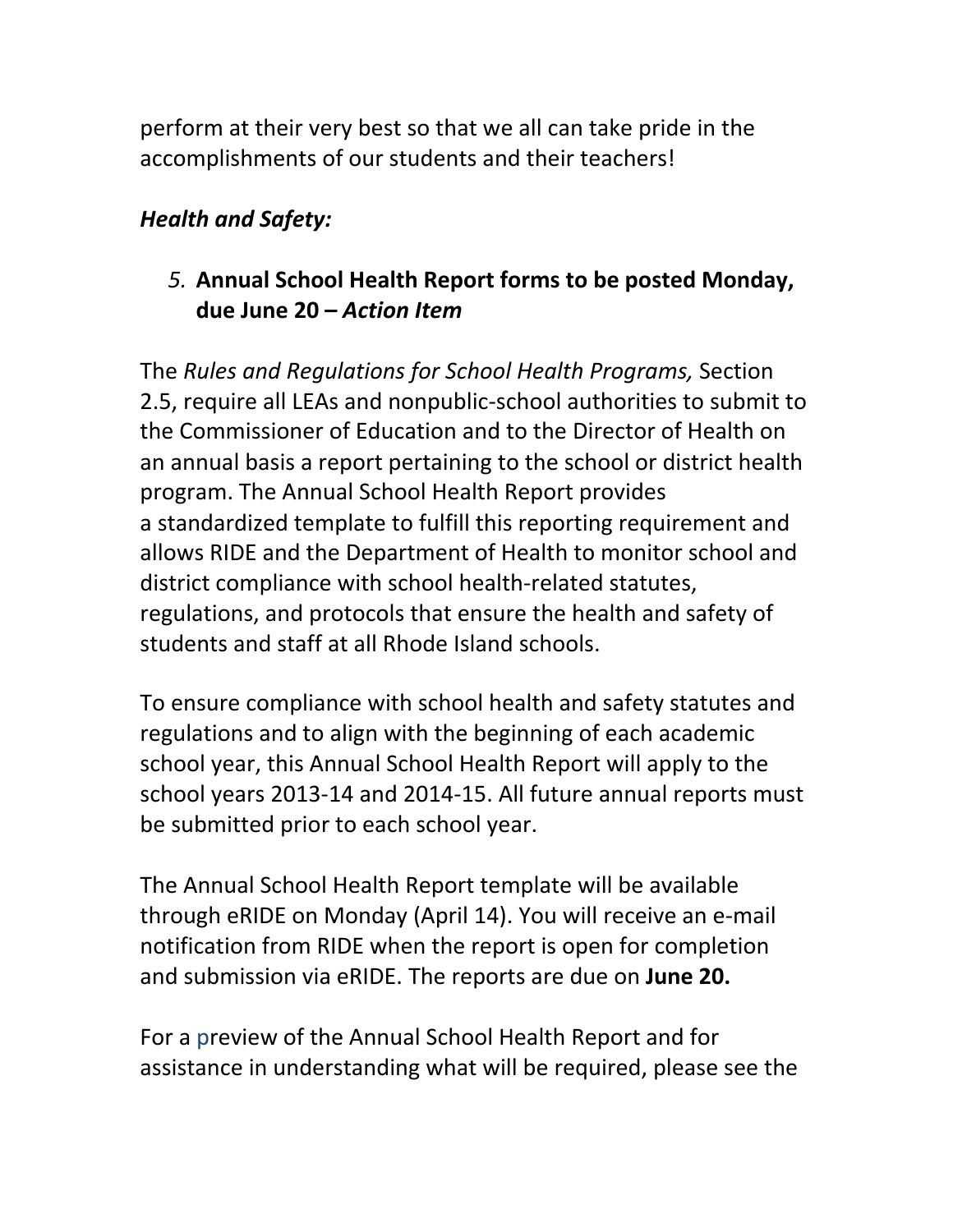# Annual School Health Report Tutorial and Guidance/Q&A document.

#### *Race to the Top – Early Learning Challenge:*

## **6. Exceed website launched; schools, programs eligible to apply to participate in BrightStars**

The Exceed website has launched! Exceed is the new name for the Rhode Island cross‐departmental initiative to implement the work of the Race to the Top – Early Learning Challenge grant. The name conveys the commitment of all of those in our early learning community who are working to help ensure that all of our young children have the opportunity to soar. Exceed is one of the key initiatives supporting the 2010‐2015 Strategic Plan of the Rhode Island Early Learning Council, which was formed in 2010 to advise on the development of sustainable, high‐quality systems of early‐ childhood education and care in Rhode Island.

Educators in our public schools can support outcomes for young children by understanding the quality of their early‐childhood classrooms and by developing and implementing best practices. BrightStars is the first step. Last month, 11 public‐school early‐ childhood programs applied to BrightStars. These applicants will have access to grants of up to \$30,000, and they will have access to technical assistance to improve the quality of their programs. All early‐childhood programs in public schools are eligible to join BrightStars.

If you would like more information or if you would like someone to come and speak with your team about Exceed, please contact Melissa Emidy, at Melissa.emidy@ride.ri.gov or 222-8165.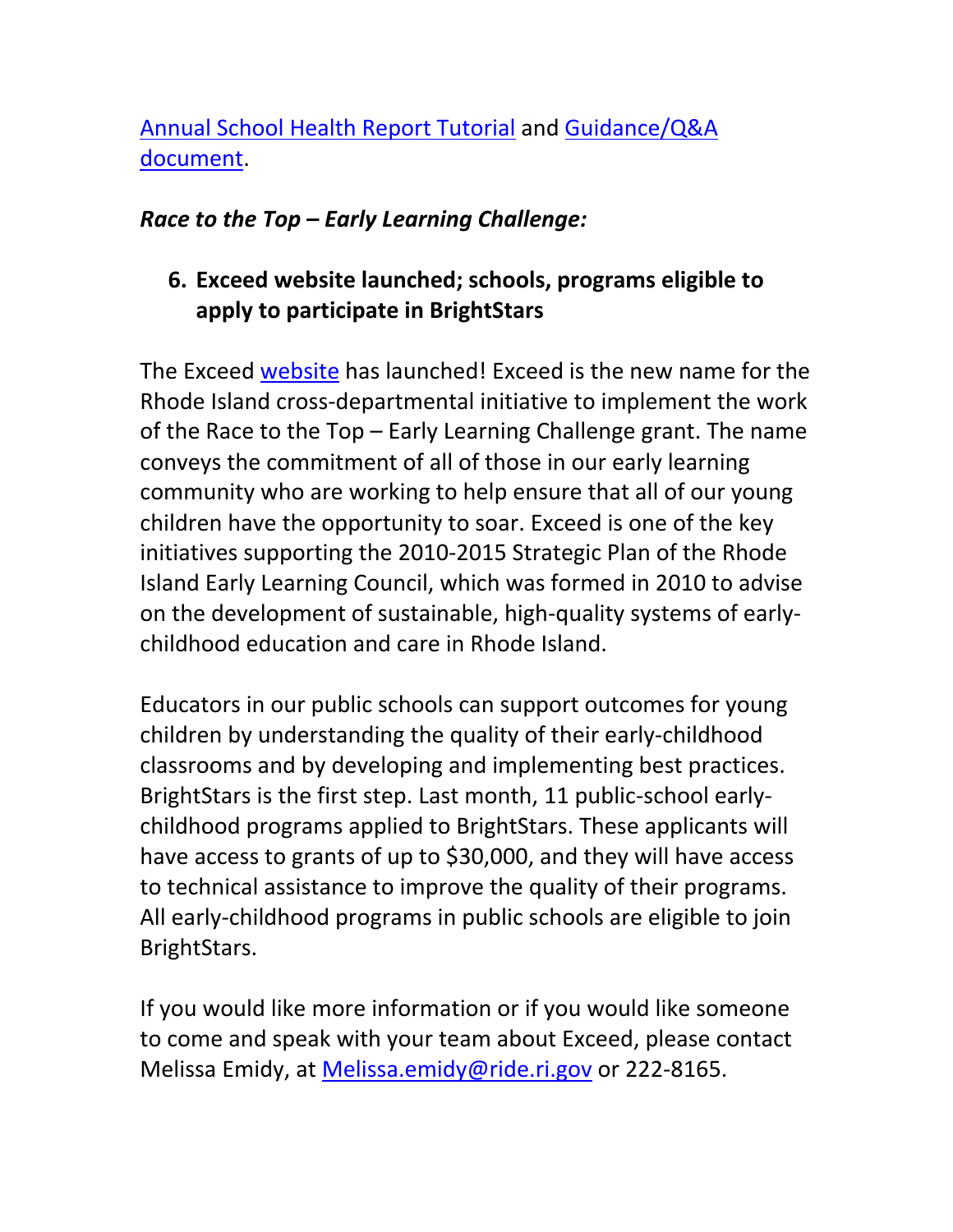## **From the U.S. Department of Education**

## **7. Grants available for school counseling, turnaround‐school leaders**

The U.S. Department of Education is currently seeking applications for the Elementary and Secondary School Counseling Program and the Turnaround School Leaders Program. The school‐counseling program provides funding to districts to establish or expand school‐counseling programs, with special consideration given to applicants that can: demonstrate the greatest need for counseling services in the schools to be served, propose the most innovative and promising approaches, and show the greatest potential for replication and dissemination. Applications are due **April 28**. The school‐ leadership program supports projects to develop and implement or enhance and implement a critical‐leadership pipeline that selects, prepares, places, supports, and retains school leaders for School Improvement Grant (SIG) schools or SIG‐eligible schools. Applications are due **May 23**.

## **8. U.S. Department of Education posts materials on parent, community engagement**

The U.S. Department of Education is proud to release a framework for schools and their broader communities to build parent and community engagement. Across the nation, less than a quarter of residents are 18 years old or younger, and everyone has a responsibility for helping schools succeed. The Dual Capacity framework – a process used to teach staff to effectively engage parents and for parents to work successfully with the schools to increase student achievement – provides a model that schools and districts can use to build the type of effective community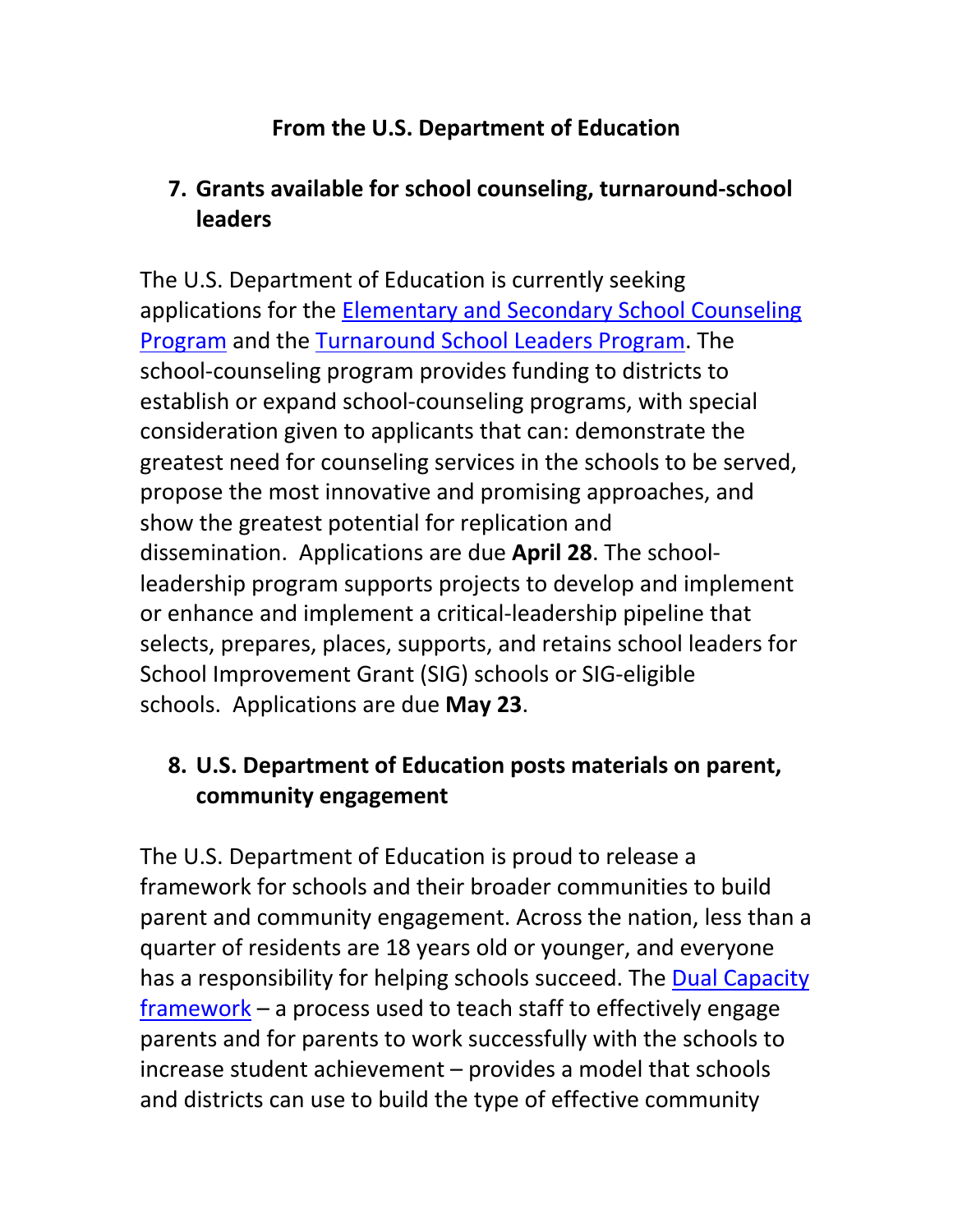engagement that will make schools the center of communities (web page, with blog post, frequently asked questions, and video).

## **From other state agencies**

## **9. Governor's Workforce Board to issue grants for partnerships between employers and education providers**

Please see this message from the Governor's Workforce Board:

The Governor's Workforce Board is pleased to issue a Request for Proposals for a second round of funding of up to \$1.75 million to support innovative partnerships between employers and education and training providers that will provide work‐readiness, skills training, experiential learning, and career pathways to address the workforce needs of Rhode Island employers and increase the employability of students, out‐of‐school youth, and unemployed adults. Awards are anticipated to range from \$80,000 to \$200,000.

Potential applicants are strongly encouraged to attend a bidders' conference on **Wednesday** (April 16), from 10 ‐ 11:30 a.m., at the Department of Labor & Training, 1511 Pontiac Avenue, Cranston. Pre‐register by contacting Amelia Roberts, at 462‐8864 or Amelia.Roberts@dlt.ri.gov.

For a copy of the Request for Proposals, click below:

- MS Word Version
- Pdf Version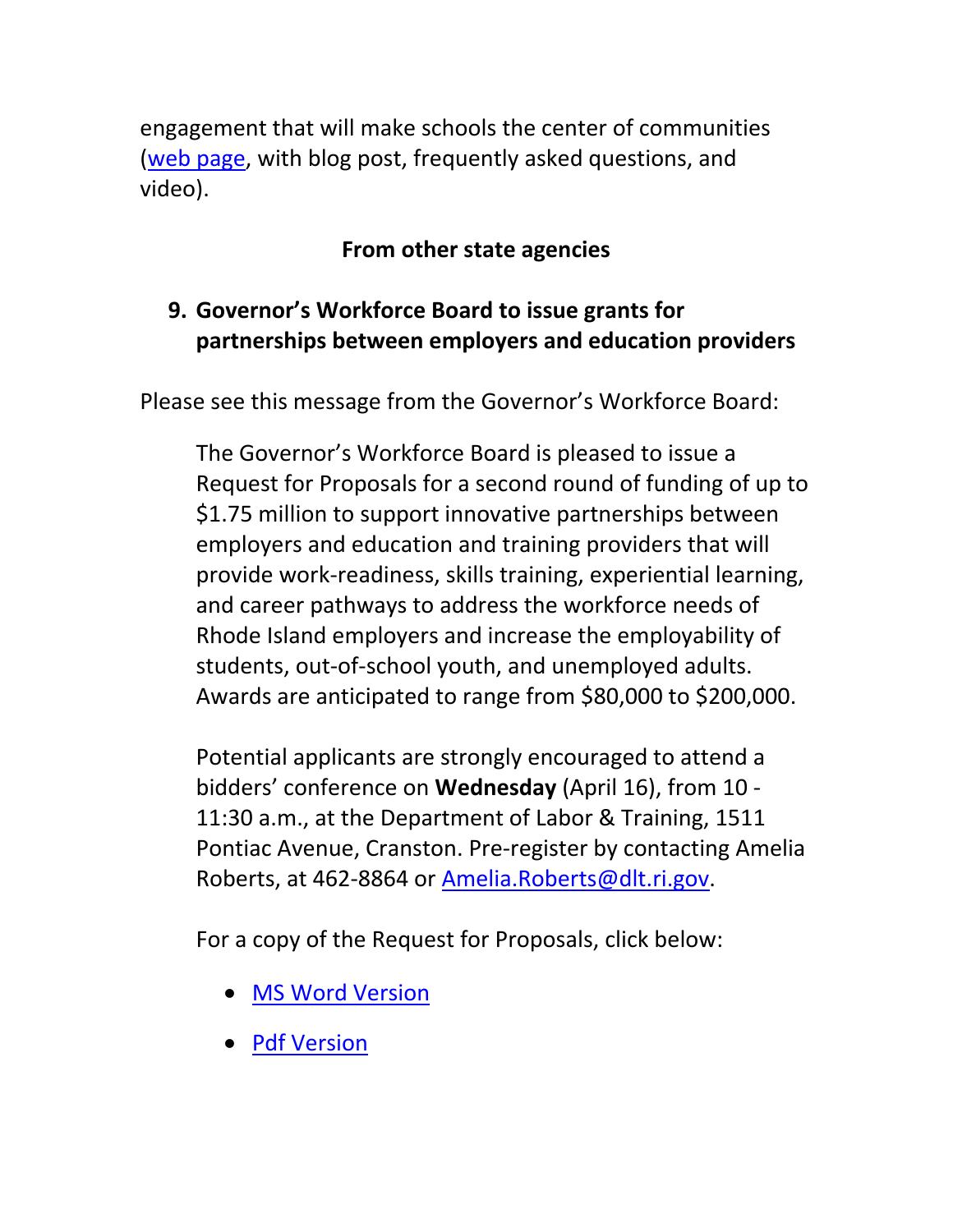For a copy of an Excel version of the required Outcome Targets form, click here.

## **From other organizations**

# 10. **Brown University math institute to run math day camp for high‐school girls**

Please see this message from Brown University, and feel free to share this message with high‐school mathematics teachers:

The Brown University Institute for Computational and Experimental Research in Mathematics (ICERM) has scheduled GirlsGetMath, a math day camp for 25 Providence‐area high‐school girls.

This five‐day, non‐residential mathematics program is open girls who will have just completed either grade 9 or grade 10 by July.

GirlsGetMath will encourage these young women to explore, and will invite them to excel in, the mathematical sciences. Accomplished professional women, enthusiastic about serving as career models as well as scientific mentors, will lead the program. Potential topics include: cryptography, the mathematics of voting, image processing, prime numbers and factoring, and fractals.

The goals of the program are:

● to show high-school girls that the study of mathematics can be exciting, beautiful, and useful;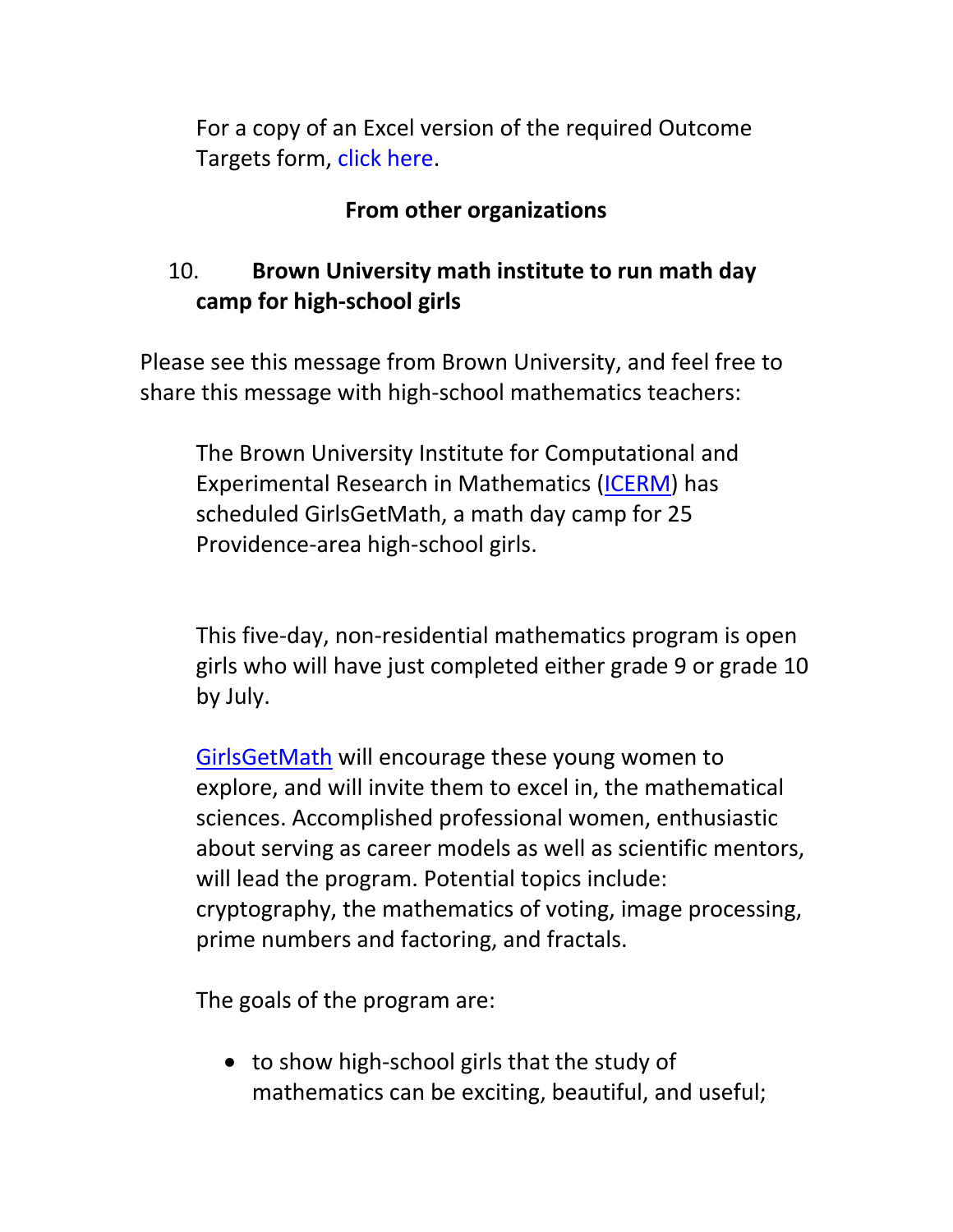- to build confidence in students' mathematical knowledge through engaging and expert mathematical instruction;
- to introduce high-school students to a variety of career opportunities in which sophisticated mathematical ability plays a key role;
- to emphasize the strategic role mathematics plays for success in STEM careers;
- to provide the participants with a support group and expert mentors who are successful undergraduates, graduate students, and professionals from the STEM workforce; and
- to have a positive influence on the way students view their mathematical interest and ability.

Tuition is \$100 (lunch included). Generous financial aid is available.

The program website and application details can be found here:

http://icerm.brown.edu/girlsgetmath2014/

Application deadline: **May 15**

The selection committee will review all applications after the May 15 deadline. Accepted students without 100‐percent financial aid will receive information on how to pay the tuition in their acceptance letter.

**11. Rhode Island Bar Association develops lessons, schedules essay contest to mark Rhode Island Law Day**